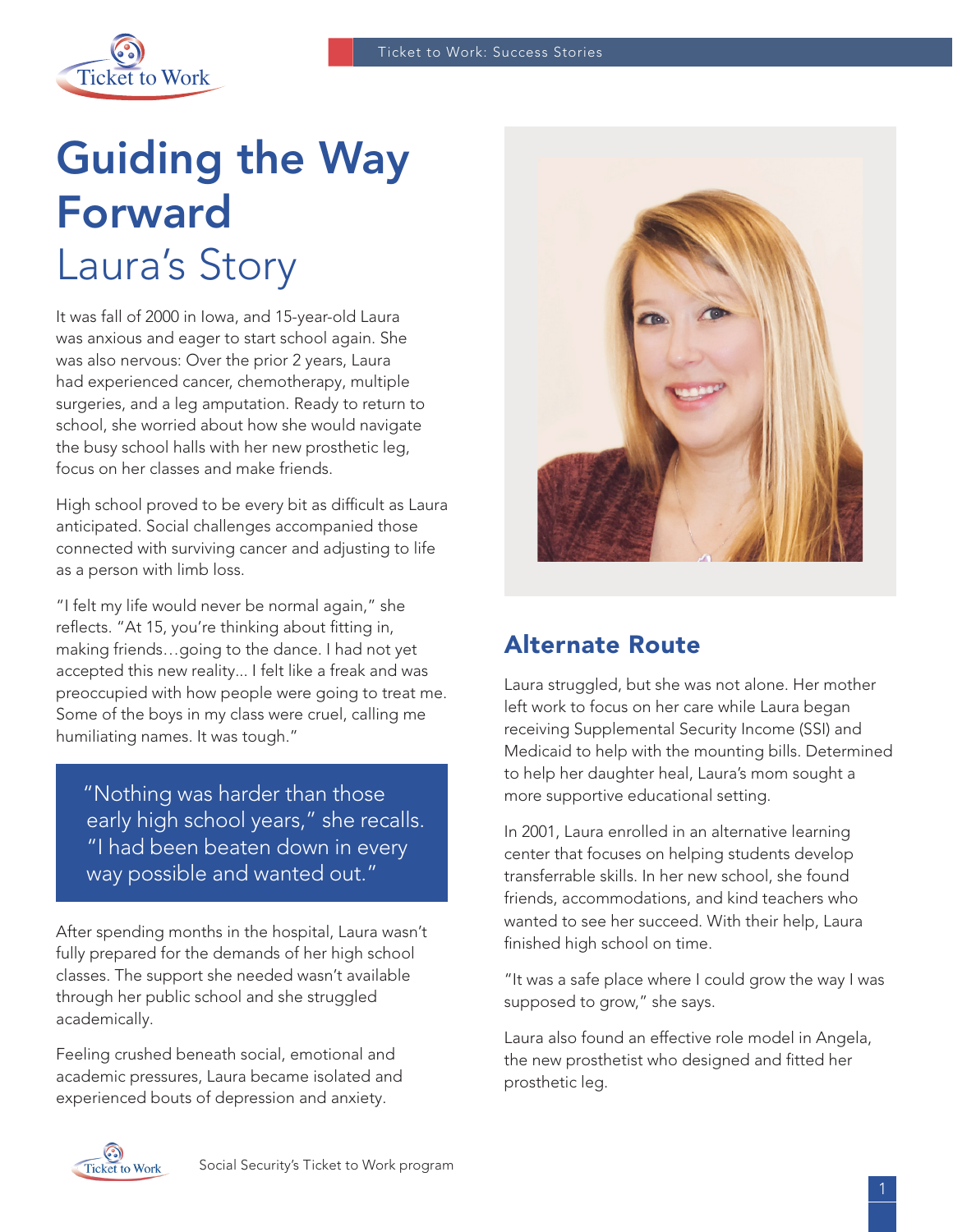Angela, who was also a person with limb loss, connected Laura with supportive communities, including the Amputee Coalition she cultivated leadership skills and later returned as

a counselor. Laura still cherishes her relationship with Angela.

"She was this beautiful, strong woman who had all the things I wanted," Laura recalls. "…including a family of her own. Angela didn't let her amputation ruin her life. She showed me the way ahead and helped me navigate through multiple obstacles — mechanical, aesthetic, social and emotional. She helped me become more comfortable in my own skin."

Laura was on track academically and emotionally, recovering her mental health and self-esteem by 2003. She was ready to think about her future and pursue her goals in college.

Laura started at Hawkeye Community College and completed an associate degree in 2006. After transferring to the University of Northern Iowa, where she met her future husband and completed a Bachelor of Science in Biology, Laura thought about her next move.

# Help along the way

In 2008, Laura sought help from Iowa's State Vocational Rehabilitation (VR) agency, where she received career counseling and explored her employment options. She began a paid internship as a life skills coach for teens who have autism, and the work reminded her of the valuable support she received years earlier. Patient guidance and encouragement had given Laura confidence and skills that were vital throughout her recovery. Laura realized that helping other young people was something she wanted as part of her career. She decided to pursue a career as a [Certified Orthotist and Prosthetist](https://www.bls.gov/ooh/healthcare/orthotists-and-prosthetists.htm) (COP), just like her mentor Angela.

Laura's VR counselor educated her about resources that could help pay for certification, and provide other employment supports. Because she was receiving SSI due to a disability, Laura was eligible

for free **[employment support services](https://choosework.ssa.gov/about/meet-your-employment-team/)** through Social Security's [Ticket to Work](https://choosework.ssa.gov/about) (Ticket) program. Through the Ticket program, [State VR agencies](https://choosework.ssa.gov/about/meet-your-employment-team/index.html#VR) and authorized providers known as **Employment** [Networks](https://choosework.ssa.gov/about/meet-your-employment-team/index.html#EN) (EN) help people prepare for and find employment. ENs also offer services that can help people maintain employment or advance in their careers. Adults ages 18 through 64 who receive Social Security disability benefits qualify for this free and voluntary program.

Like many people preparing for the workforce, Laura wanted to know how employment would affect her Social Security and healthcare (Medicaid/Medicare) benefits. Her VR counselor explained that Social Security Work Incentives make it easier for adults with disabilities to work while receiving Medicaid and/ or Medicare and in some cases, cash payments from Social Security.

Laura was relieved to learn she qualified for Work [Incentives](https://choosework.ssa.gov/about/work-incentives) that would allow her to save money to use toward her work goals and test her ability to sustain work without immediately losing her benefits.

More than 20 Work Incentives make it easier for people to enter the workforce. Because each person's circumstances are different, qualified jobseekers are encouraged to consult a [Benefits Counselor](https://choosework.ssa.gov/findhelp/) - a professional who is qualified to help people make informed decisions about work.

# Hall PASS

Laura's VR counselor connected her with Sheila, a Benefits Counselor at lowa Works, a local EN where she learned how specific Work Incentives could help her reach her goals. Sheila explained how Work Incentives could be combined to help her pay for school-related expenses. One, known as the **Student** [Earned Income Exclusion](https://www.ssa.gov/redbook/eng/ssi-only-employment-supports.htm) (SEIE), allowed Laura to test her ability to work through her paid internship without a reduction to her cash payments while she was [regularly attending school.](https://choosework.ssa.gov/blog/2017-05-24-wiw-making-the-grade-at-school-and-work)

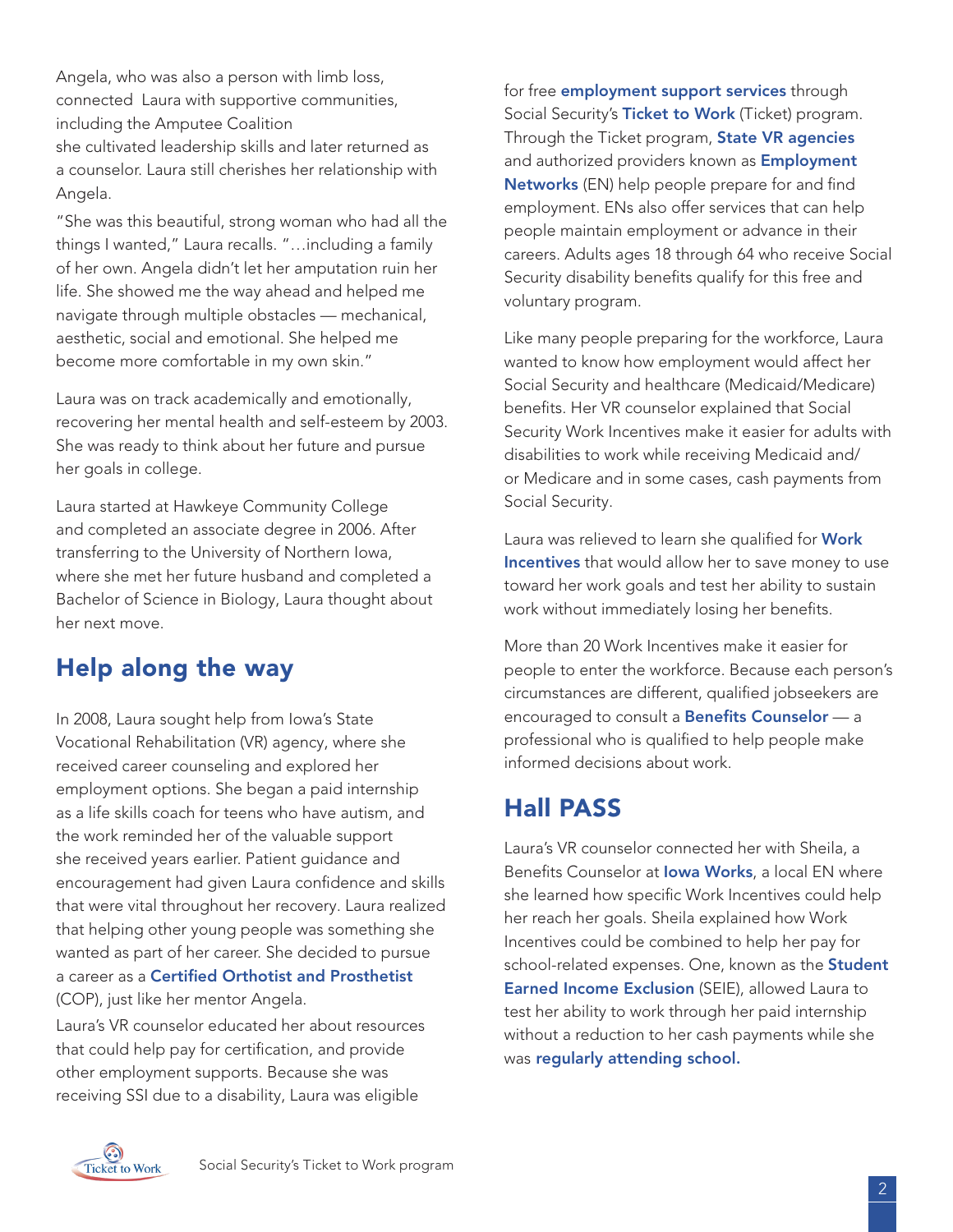The second Work Incentive Laura would use, known as a [Plan to Achieve Self-Support](https://choosework.ssa.gov/library/faq-plan-to-achieve-self-support) (PASS), also made it easier to save money toward her specific vocational goal. Laura worked with her Benefits Counselor to submit a PASS application, and once it was approved, Laura was able to set aside approved funds into a PASS account to help pay for tuition, exam fees, disability-related modifications to her automobile and moving expenses to Florida, where the COP program was located. Even as she saved money for these expenses, she continued to receive her SSI cash payment to help pay for basic living needs.

Meanwhile, Laura was preparing for another event: her wedding. Thanks to Sheila, who helped her convey a change in marital status to Social Security and prepare for any related adjustments, Laura was able to focus on enjoying the milestones she had reached.

"The help I received through the Ticket program allowed me to concentrate on finishing school and achieving my goal. I could not have done it without the resources [my EN and VR counselor] helped me gather," she says. "Sheila was by my side, helping me stay on track. When I had questions, she helped me find answers. She was an effective advocate, helped me comply with Ticket program rules, and offered encouragement when I most needed it."

#### First Steps

By the spring of 2012, Laura was a newlywed with an Orthotist and Prosthetist certification from St. Petersburg College. She and her husband moved to Chicago, where she began a medical residency in prosthetics and orthotics.

"I learned to listen to people with a personal understanding of what it's like to be in that bad place after losing a limb," she reflects. "Having an opportunity to show someone that it's not the end of the road, as Angela showed me… that's a gift."

In 2015, Laura and her husband decided to move back to Iowa to be closer to family. She found work

## Work Incentives Spotlight: Student Earned Income Exclusion (SEIE)

The SEIE works by deducting part or all of your earnings from your countable income so that you may be able to keep part or all of your SSI cash payment.

To qualify, you must:

- **Receive SSI benefits**
- Be under the age of 22
- Regularly attend school, college or job training to prepare for work

In 2018, Social Security doesn't count up to \$1,820 of earned income payment amount when figuring your SSI cash payment. The maximum yearly exclusion is \$7,350 in 2018.

### Work Incentives Spotlight: The Plan to Achieve Self-Support (PASS)

Learn more about PASS in our Work Incentives Series: [choosework.ssa.gov/library/faq-plan](https://choosework.ssa.gov/library/faq-plan-to-achieve-self-support)[to-achieve-self-support](https://choosework.ssa.gov/library/faq-plan-to-achieve-self-support)

To find a qualified Benefits Counselor who can help prepare a PASS, call the Ticket to Work Help Line shown at the end of this feature, or use the [Find Help Tool](https://choosework.ssa.gov/findhelp/).